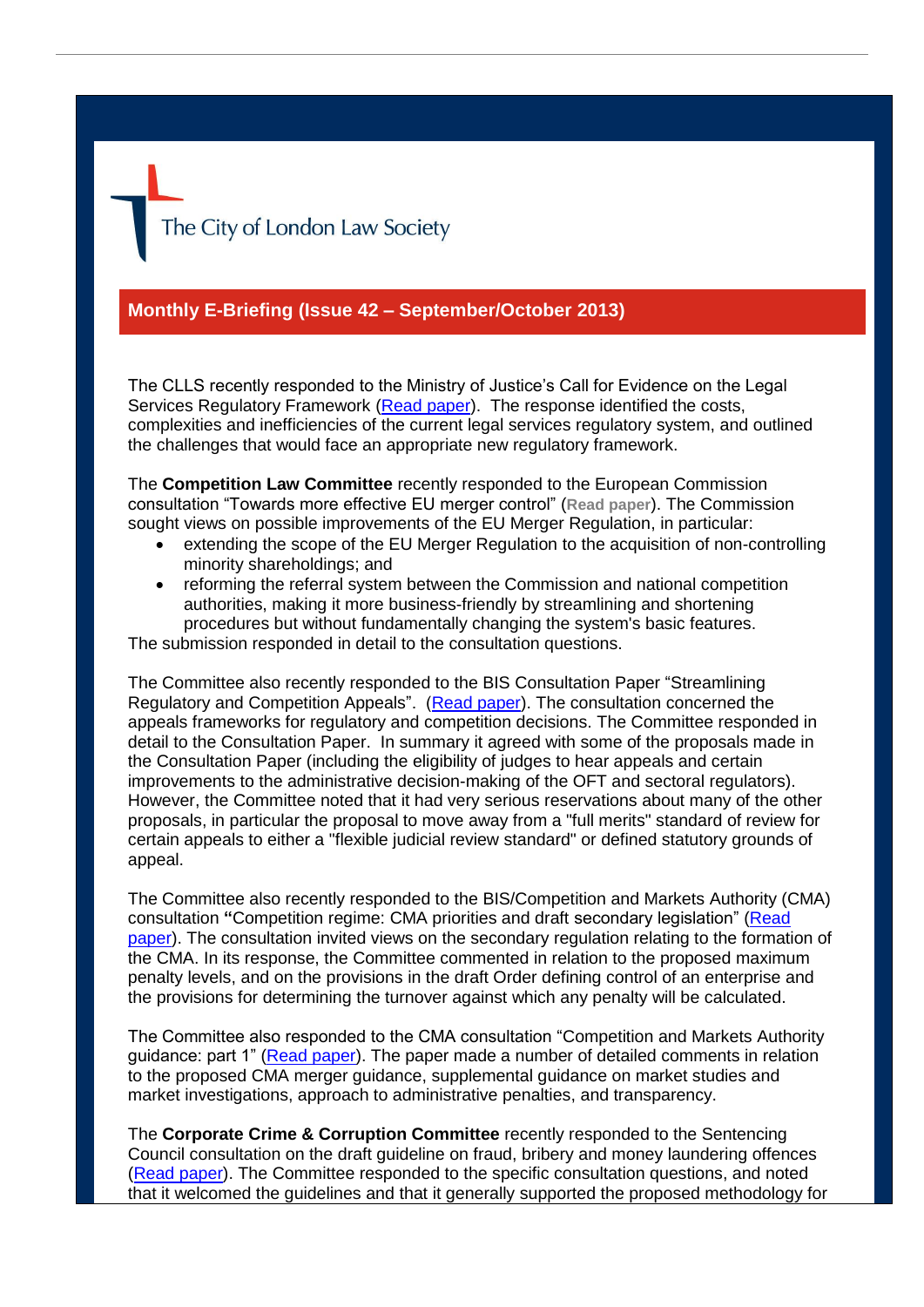calculating sentences – i.e. determining the category (and thus the starting point and range of sentence) according to the culpability of the offender and the harm caused, to be followed by considering after-the-event factors such as cooperation and plea.

The Committee also responded to the Serious Fraud Office consultation "Deferred Prosecution Agreements: Consultation on Draft Code of Practice" [\(Read paper\)](http://www.citysolicitors.org.uk/attachments/category/120/20130918%20CCC%20response%20to%20consultation%20on%20DPA%20draft%20code%20of%20practice.pdf). As part of its submission, the Committee expressed the general view that the DPA Code of Practice provides less certainty than existing guidance published by regulatory authorities in relation to settlement mechanisms analogous to DPAs. It argued that, if left as currently drafted, the Code of Practice is likely to quickly become moribund when prosecutors acquire powers to enter into DPAs as it is likely to be overtaken by fact sensitive decisions taken in individual cases.

The **Insolvency Law Committee** recently responded to The Insolvency Service consultation "Red Tape Challenge - changes to insolvency law to reduce unnecessary regulation and simplify procedures" [\(Read paper\)](http://www.citysolicitors.org.uk/attachments/article/119/20131011%20Red%20Tape%20Challenge%20consultation%20responses%20Oct%202013.pdf). The consultation contained proposals which form part of the response to the Government's 'Red Tape Challenge' agenda, and related to regulations affecting insolvency practitioners (IPs), the practice of insolvency and the reporting duties of IPs on the conduct of directors. The response focused mainly on Part 2 of the Consultation, which related to changes to the law governing insolvency processes. The main body of the response highlighted the key points which the Committee considered may require further consideration, while the Appendix (which should be read in conjunction with the main body of the response) contained specific replies to the Consultation questions. The response also stated more generally that "Initiatives aimed at eradicating unnecessary costs from the administration of insolvency proceedings, thereby potentially increasing returns to stakeholders, are clearly to be welcomed. Potential cost savings must, however, be considered in the context of what a particular provision is intended to achieve. While, in most cases, we consider that the correct balance has been struck between cost-saving and policy considerations, a number of proposals may require further consideration. These are discussed below."

The Committee also responded to the European Commission's "Consultation on a new European approach to business failure and insolvency" [\(Read paper\)](http://www.citysolicitors.org.uk/attachments/article/119/20131016%20Riders%20to%20Consultation%20European%20approach%20to%20business%20failure%20and%20insolvency%20Oct%202013.pdf). The consultation aimed to acquire views on the need for and feasibility of harmonising certain aspects of insolvency law, as a follow up to the Commission's December 2012 Communication "A new European approach to business failure and insolvency". The Committee's submission responded in detail to the consultation questions and, more generally, stated "We are surprised at the piecemeal approach to the harmonisation of EC Insolvency legislation which appears to underpin the Consultation. It is, as indicated by some of the responses above, generally not possible simply to amend parts of insolvency legislation in isolation, as any significant proposed amendment needs to be considered in the context of both the wider insolvency legislation of each Member State and other areas of law, whether company law, contract law, tax or otherwise, which would potentially be affected by the proposed amendments. Any other approach is likely to result in unintended consequences, uncertainty resulting from conflicting legislation and unnecessary litigation which will reduce returns for creditors."

The **Insurance Law Committee** recently responded to the PRA Consultation Paper "Schemes of arrangement by general insurance firms" (CP6/13) [\(Read paper\)](http://www.citysolicitors.org.uk/attachments/article/117/20131025%20CLLS%20Insurance%20Law%20Committee%20Response%20to%20PRA%20Consultation%20Paper%20CP6-13%20(2).pdf). The consultation sought views on the PRA's draft supervisory statement which explains the stance the PRA will take where insurance firms are proposing schemes of arrangement for solvent insurers. The response raised a number of concerns, and stated "The Consultation Paper ("CP") states that the approach to schemes of arrangement is reflective of the PRA's policy on insurance supervision as set out in the PRA Approach Document. It appears that in a number of respects, however, the CP is not consistent with the stated policy."

The Committee also responded to the PRA Consultation Paper "Capital extractions by run-off firms within the general insurance sector" (CP7/13). [Read paper\)](http://www.citysolicitors.org.uk/attachments/article/117/20131025%20CLLS%20Insurance%20Law%20Committee%20Response%20to%20PRA%20Consultation%20Paper%20CP7-13.pdf). The consultation sought views on the PRA's draft supervisory statement which, the PRA stated, "clarifies the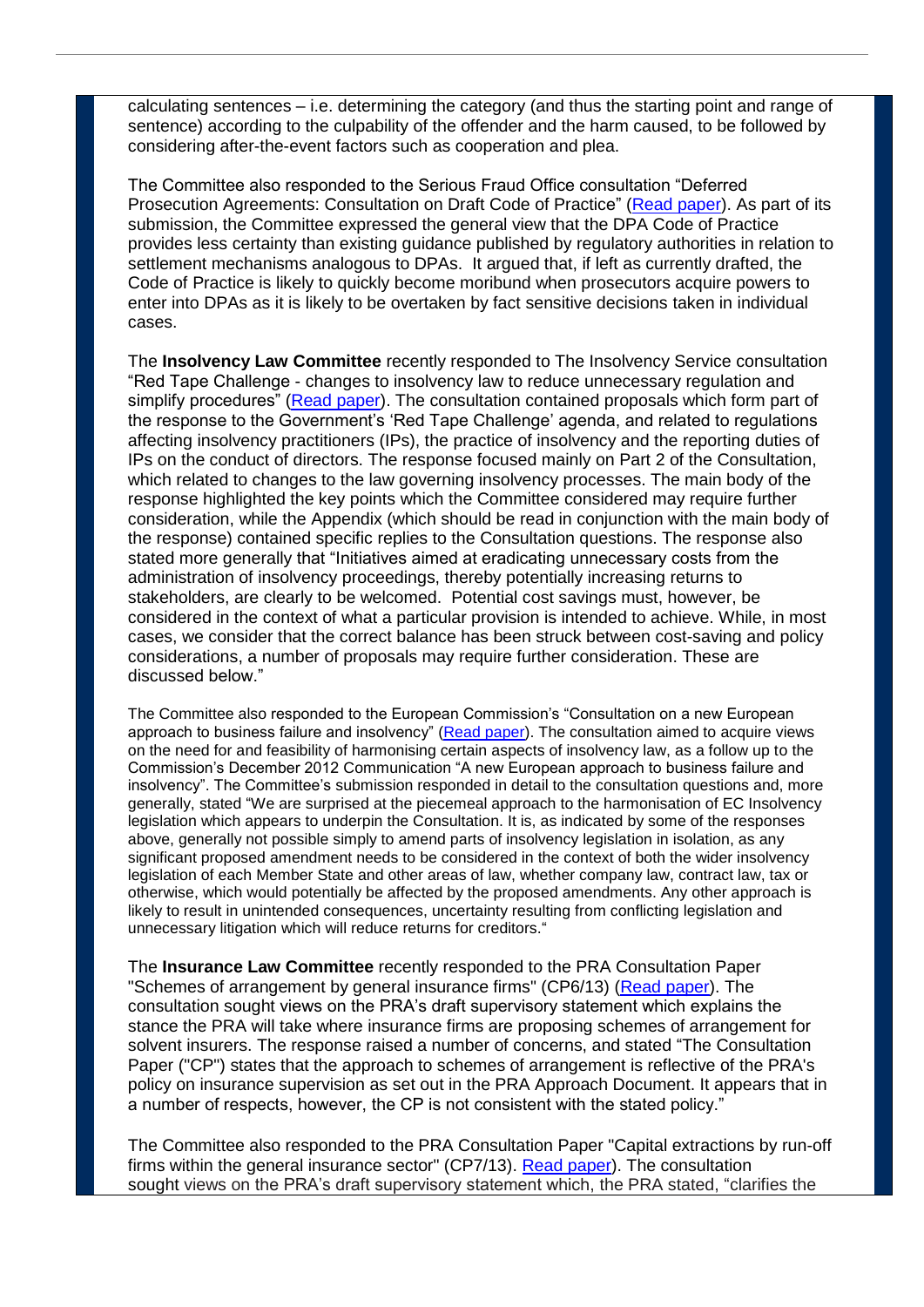PRA's expectation of compliance with existing prudential provisions within the PRA Handbook for run-off firms in the general insurance sector". The response stated that the Consultation Paper was a helpful expansion of the PRA's thinking and the internal procedures it applies when considering a proposal for capital extraction. The response also raised several points on which it was felt clarification was needed.

The **Litigation Committee** and **Planning & Environmental Law Committee** recently responded (separately) to the Ministry of Justice's consultation paper entitled "Judicial Review: Proposals for further reform". [\(Click here](http://www.citysolicitors.org.uk/attachments/article/112/20131028%20CLLS%20response%20to%20MoJ%20consultation%20paper%20Judicial%20Review%20Proposals%20for%20Reform.pdf) for the Litigation Committee's response and [click here](http://www.citysolicitors.org.uk/attachments/article/109/20131101%20CLLS%20response%20to%20MoJ%20further%20consultation%20) for the Planning & Environmental Law Committee's response.) The consultation invited views on potential measures for the further reform of judicial review, and followed on from the Government's earlier judicial review consultation, which closed in January 2013. The Litigation Committee's response was concerned solely with judicial review in a commercial context. In overview, the Committee stated that it was not convinced by the arguments in the Consultation Paper that the system of judicial review is in need of reform in the manner proposed in the Consultation Paper. The Planning & Environmental Law Committee's response was concerned solely with those questions in the Consultation Paper that immediately concern the planning & environmental law practitioners who make up the membership of the Committee. In general, the submission described the Ministry of Justice's further set of proposals for the reform of Judicial Review as premature, considering that the results of the earlier reforms introduced in July 2013 through the Civil Procedure (Amendment No 4) Rules 2013 (SI 2012/1412), and similarly the planning fast-track procedure introduced by the Administrative Court, have yet to be properly assessed.

The Litigation Committee also responded to the JAC paper "Crime and Courts Act 2013: Consultation on the application of the equal merit provision" [\(Read paper\)](http://www.citysolicitors.org.uk/attachments/article/112/JAC%20cosultation%20on%20equal%20merit%2035243-5-87%20v0%201.pdf). The consultation sought views on potential approaches to the application of the provisions in Part 2 of Schedule 13 to the Crime and Courts Act 2013 (CCA) relating to diversity considerations where candidates for judicial office are of equal merit. As the response stated, "The Committee's response to the Consultation Paper (the "Paper") overall is simple: as the introductory section of the Paper makes clear: the provisions of the Crime and Courts Act 2013 ("CCA") clarify that the Judicial Appointments Commission's duty "to make selections 'solely on merit' does not prevent it from selecting one candidate over another for the purposes of increasing judicial diversity where there are two candidates of equal merit" [emphasis added]. In summary, the Committee's view is that while a broader selection process may usefully be employed to increase the population from whom the final selection may be made, that final selection must be made "solely on merit", and an appointment in favour of a particular candidate on the basis of improving diversity can only be made either if that candidate is the best on merit, or is of "equal [top] merit" with another candidate."

The Committee also responded to the **CHANCERY MODERNISATION REVIEW'S PROVISIONAL REPORT** [\(Read paper\)](http://www.citysolicitors.org.uk/attachments/article/112/20131028%20CLLS%20response%20to%20Chancery%20Modernisation%20Review%20Provisional%20Report%2035243-5-95%20v0%2011.pdf). The Provisional Report, which made over 100 detailed recommendations, formed part of an in-depth review of the practice and procedure of the Chancery Division, and followed an intensive process of consultation and analysis between the review team and the whole of the chancery community. The Committee commented on several of the issues raised in the Provisional Report.

The Committee also responded to the Ministry of Justice's Consultation Paper "Costs protection in defamation and privacy claims: the Government's proposals" [\(Read paper\)](http://www.citysolicitors.org.uk/attachments/article/112/20131030%20CLLS%20response%20to%20MoJ%20consultation%20paper%20on%20costs%20protection%20in%20defamation%20and%20privacy%20claims%2035243-5-99%20v0%201%20(2).pdf). The Consultation Paper proposed a scheme that would allow a court to exclude or limit the normal costs liability of an unsuccessful party to publication proceedings because that party would suffer severe financial hardship if it were ordered to pay the successful party's costs. The response was critical of the fact that the Consultation Paper did not set out any criteria as to how the court should assess severe financial hardship. The response concluded that "the Committee considers that the Consultation Paper should be withdrawn and a new paper issued that sets out the options for determining severe financial hardship and assesses how